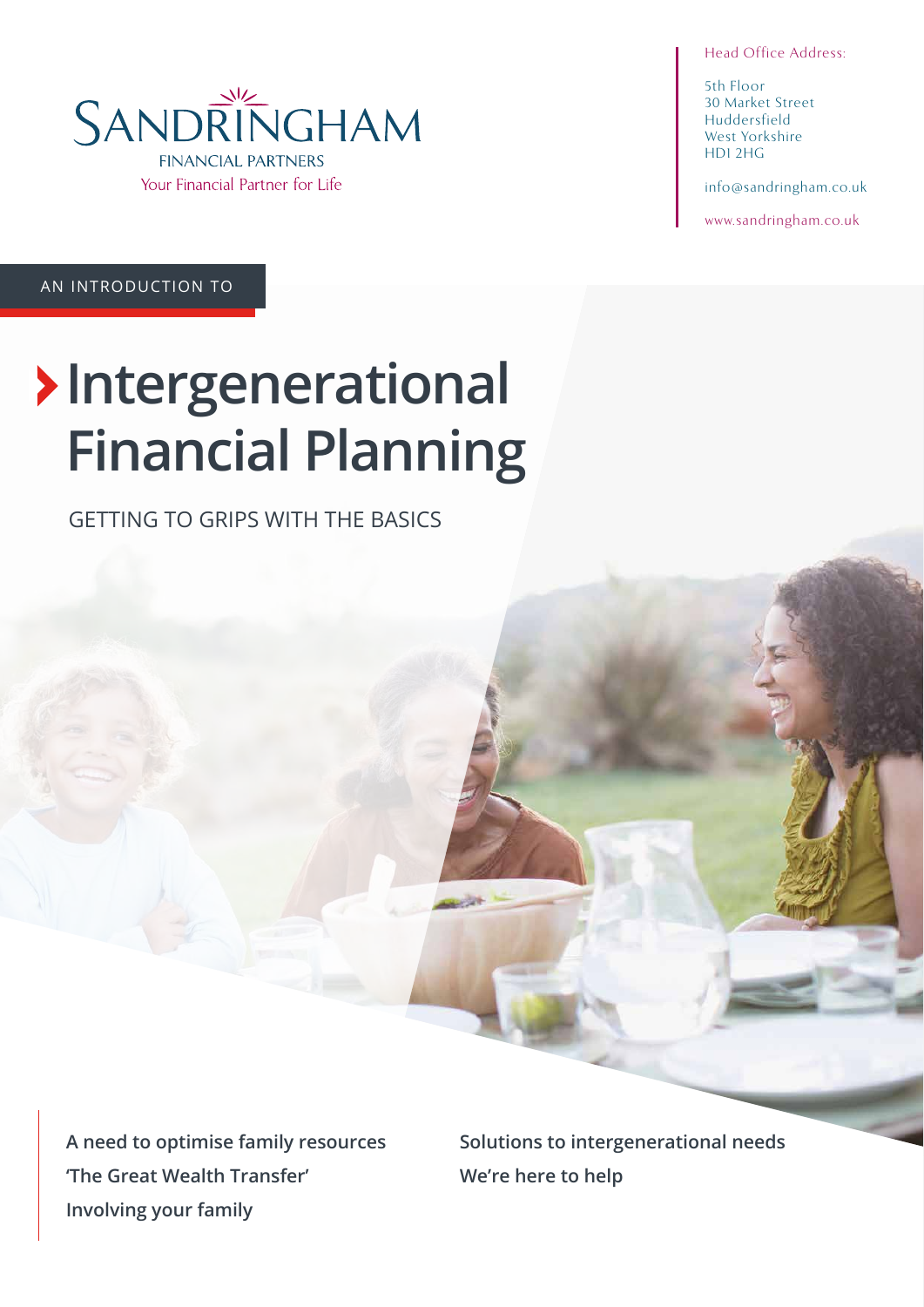

In recent years, the existence of a<br>generational wealth gap has beco<br>all too clear. Thanks to a combina<br>of large gains in property and stock **n recent years, the existence of a generational wealth gap has become all too clear. Thanks to a combination markets over the past few decades, and generous final salary pension schemes, the baby boom generation now hold over half of all UK private wealth1 . In contrast, today's younger generation face significant obstacles to accumulating wealth, due to high levels of student debt, expensive housing costs and a jobs market with less secure terms of employment, not to mention the rising cost of saving for retirement. As a result, there has never been such a wide disparity in wealth distribution between the older and younger generations.** 

# **A NEED TO OPTIMISE FAMILY RESOURCES**

Other societal changes have added to the financial challenges across the generational divide. Increased life expectancy, for instance, means older people are typically living longer, which increases the need for, and cost of, residential and nursing care. These trends inevitably exert different financial pressures on different members of a family unit and this, in turn, is increasing

the need to consider financial planning issues at a family level. So, rather than each generation making their own arrangements in isolation, families are increasingly trying to optimise their combined resources in order to achieve better outcomes that are capable of benefiting the whole family.

# **WHAT IS INTERGENERATIONAL FINANCIAL PLANNING?**

Intergenerational financial planning is essentially a strategy designed to ensure the smooth transfer of wealth down the generations, in a controlled and taxefficient manner. In essence, it involves integrating financial planning decisions across generations, with grandparents, parents and children all working collaboratively to support each other, while ensuring family wealth is protected and opportunities for growth maximised from one generation to the next. By doing so, an intergenerational approach can ensure the right family members have the right assets at the right time, while minimising any potential for family disputes or conflict.

# **WHY IS IT RELEVANT TODAY?**

Planning ahead is particularly important with modern families, which are typically larger and more complex than in previous generations. The increasing incidence of divorce and rise in second marriages and second families, for instance, has added extra layers of complexity and heightened the need for careful planning, if wealth is to be passed down in line with your wishes and used for the reasons you choose.

A key element of intergenerational planning is therefore establishing a family roadmap that details who should receive your money and how you would like it to be used. Such an approach ensures family aspirations are met, while keeping you firmly in control of your finances.

### **'GREAT WEALTH TRANSFER'**

Another reason why intergenerational planning is particularly relevant today relates to what has been dubbed the 'Great Wealth Transfer'. This will see unprecedented sums of money cascade down the generations as baby boomers – the wealthiest generation in history – prepare to pass assets on to their heirs. Estimates<sup>2</sup> suggest that, in the UK, £5.5trn could be set to pass between generations over the next 30 years. These record-breaking sums inevitably mean that intergenerational planning has never been so important to so many families.

**The value of investments and income from them can go down as well as up. You may not get back the original amount invested. Past performance is not a reliable indicator of future performance.**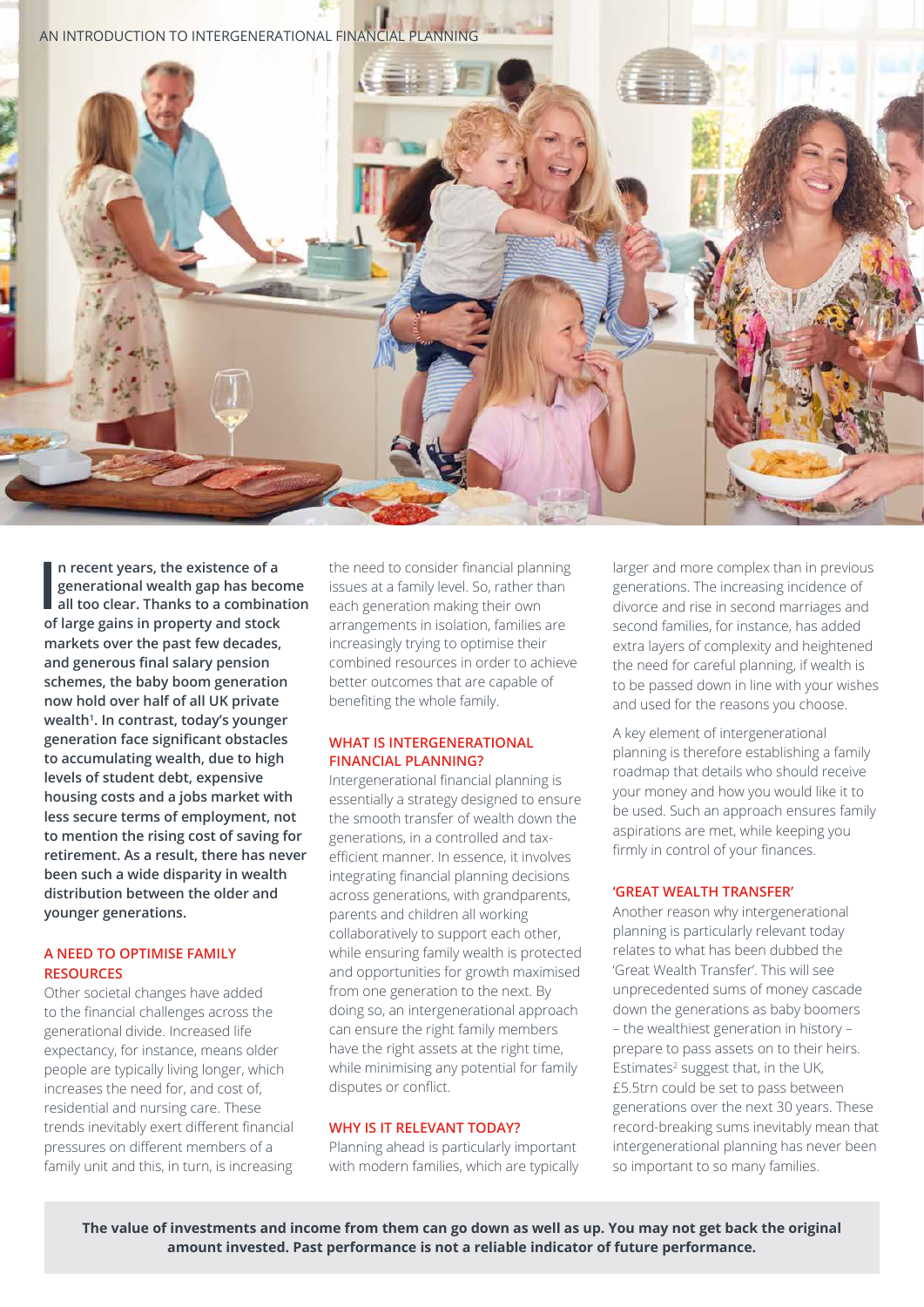

#### **INVOLVING YOUR FAMILY**

Despite the increasing need to adopt a collaborative and open approach to transferring wealth, many people are still uncomfortable discussing money issues with their family. If the process is to be successful though, it is clearly imperative to do so, which means you need to start the conversation. Letting us help with intergenerational financial planning can be a particularly good way to get the ball rolling.

Encouraging your children, or grandchildren, to become involved in your financial decisions can also be an effective way of boosting their financial literacy and, in doing so, ensure they are ready to take control of family assets when the time comes. It also allows us to get to know your beneficiaries so we can help educate them financially and thereby ensure they are better prepared to make decisions about their own finances.

# **THE SOONER THE BETTER**

Another common reason why people fail to speak about inheritance is procrastination. While many intend to have the wealth transfer conversation with their family, they never actually get round to doing so, instead continually putting it off until their next milestone birthday.

However, starting to plan the process at the earliest opportunity is often the key to success, as the sooner you begin, the more time you have to sort things out effectively.

#### **ENJOY THE BENEFITS**

A key advantage of early planning is that it gives you greater control over the process which, in turn, can help ensure you are around to witness younger generations benefiting from your money. Increasing life expectancy also means many people now receive their inheritance at a time when they themselves do not necessarily have the most pressing financial need for it; for example, it arrives after they have paid off a mortgage or finished putting children through school.

While the most important element within any wealth transfer process is ensuring your own financial security, transferring assets to family within your own lifetime can be an extremely rewarding experience. With the right advice and where circumstances permit, passing on wealth to others while sustaining your own living standards is achievable. In addition, because you are in control of the process, you can pass on money when you wish and potentially when your beneficiaries need it the most.

1 Resolution Foundation, 2017, 2 Kings Court Trust, 2017

*Encouraging your children, or grandchildren, to become involved in your financial decisions can also be an effective way of boosting their financial literacy and, in doing so, ensure they are ready to take control of family assets when the time comes*

#### **WE'RE HERE TO HELP**

Planning for the cascade of wealth down the generations is becoming an increasingly crucial part of the financial planning process and is an area where we have substantial experience and expertise. We can help you create a personalised plan that takes account of your individual circumstances, goals and future aspirations.

It also provides an invaluable opportunity for us to get to know your beneficiaries so that we can help them with their finances in the same way we have helped you. If you have any questions or would like to discuss your intergenerational planning requirements in more detail, then please do get in touch.

**The value of investments and income from them can go down as well as up. You may not get back the original amount invested. Past performance is not a reliable indicator of future performance.**